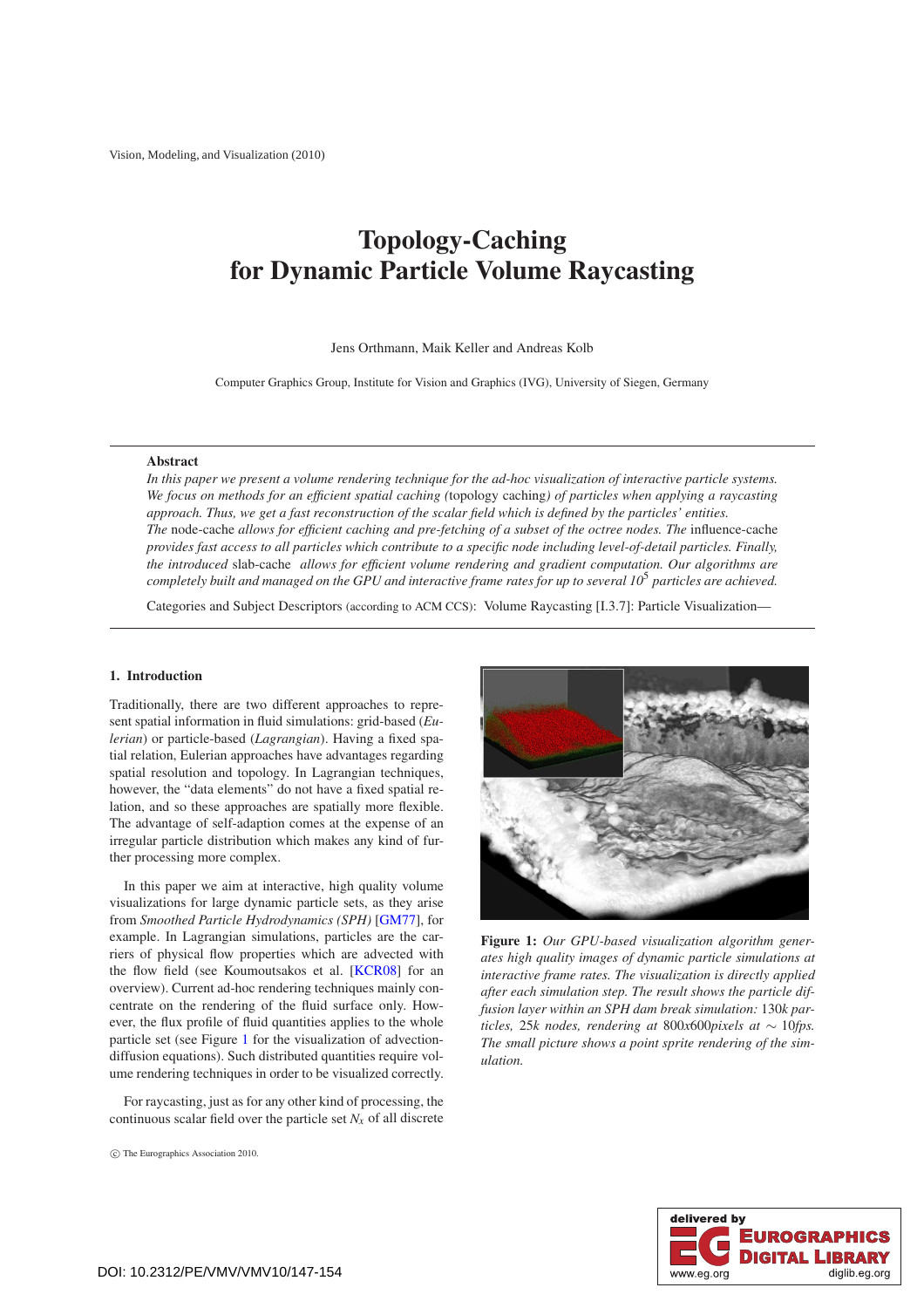<span id="page-1-2"></span><span id="page-1-1"></span>field quantities  $q_i$  is evaluated at a specified ray position **x** in space:

$$
q(\mathbf{x}) = \frac{\sum_{\mathbf{p}_i \in N_x} q_i K(||\mathbf{x} - \mathbf{p}_i||, h)}{\sum_{\mathbf{p}_i \in N_x} K(||\mathbf{x} - \mathbf{p}_i||, h)},
$$
(1)

where *K* is a radial symmetric kernel function centered at the particle positions  $\mathbf{p}_i$  with finite support radius *h*. There are two computational strategies for the reconstruction of  $q(\mathbf{x})$  as each particle has only a finite influence radius: With *scattering* [\[ZSP08\]](#page-7-0) the contributions of a particle are pushed to each point of evaluation. Since these splats in general have a non-distinct support, this introduces memory collisions which require expensive atomic operations. *Gathering approaches* [\[SDG08\]](#page-7-1), on the other hand, collect the contributions from neighboring particles for a given point of evaluation. This approach fits better to the newly introduced GPU streaming architecture but it requires a fast access mechanism to neighboring particles.

In this paper, we propose a volume raycasting approach which utilizes *data-parallel octrees* proposed by Zhou et al. [\[ZGHG10\]](#page-7-2). We enhance this acceleration data structure for the use of various caching mechanisms in order to gather the information of neighboring tree nodes efficiently. With this new, fully GPU-based approach we add the following contributions:

- The *node cache* allows for caching and pre-fetching of a local subset of octree nodes for an accelerated ray traversal during the volume raycasting. A multi-level particle hierarchy is set up during the octree construction by aggregating particle data to coarser octree levels. This approach allows for efficient level-of-detail raycasting and anti-aliasing.
- The *gathering*-principle is efficiently realized by the redundant neighborhood assignment of particles for a fast access to all particles that contribute to a specific node; this structure is called *influence cache*. The approach is also capable of handling adaptive particle support sizes.
- In order to reduce the large number of memory readoperations even more we employ a local *slab cache* fol-lowing Mensmann et al. [\[MRH10\]](#page-6-2). With this cache particles can contribute to more than one ray position within each lookup. Additionally, gradients can be computed efficiently.

<span id="page-1-0"></span>This paper is structured as follows: We start with an overview of the previous work in Sec. [2,](#page-1-0) followed by a conceptual overview of the raycasting system (Sec. [3\)](#page-2-0). A detailed description of the respective caching mechanisms is presented in Sec. [4,](#page-3-0) [5](#page-4-0) and [6.](#page-4-1) In Sec. [7](#page-4-2) the results are evaluated. Finally, Sec. [8](#page-6-3) concludes this paper and comments on future work.

## **2. Related work**

The ad-hoc visualization of particle simulations mainly focuses on the reconstruction of the particle surface. Zhang et al. [\[ZSP08\]](#page-7-0) solve the equation for metaballs for close particles. They seperate the metaballs to non-overlapping groups. This allows them to apply the smooth kernel interpolation in the image space as a post processing pass [\[ZP07\]](#page-7-3). However, this grouping mechanism cannot be applied to volume rendering as inner particles are clipped away. Van der Laan et al. [\[vdLGS09\]](#page-7-4) splat particles without explicitly sorting the input stream. Being related to the volume rendering integral they track the overdraw at each pixel position as an approximation for the volume's thickness. Zhou et al. [\[ZGHG10\]](#page-7-2) apply a marching cube based method after spatial organization of the particles.

State-of-the-art volume raycasting techiques, as summarized in Hadwiger et al. [\[HLSR08\]](#page-6-4), usually implement the well-known volume rendering integral along rays in order to accurately visualize semi-transparent datasets. These techniques, which are constrained by the rasterization pipeline, have been translated to programming interfaces for stream processing [\[MHS08\]](#page-6-5) which are better suited for raycasting. Mensmann et al. [\[MRH10\]](#page-6-2) utilize the on chip memory to cache adjacent values of a slab along a small group of rays. With shared samples they are able to compute gradients without re-reading isovalues which have already been calculated. However, their methods deal only with Eulerian grids. Parallel to our work Fraedrich et al. [\[FAW10\]](#page-6-6) have introduced a volume raycasting approach for SPH-based particle data. However, our technique is applied directly as an ad-hoc visualization of a running particle simulation.

Splatting techniques as first introduced by Westover [\[Wes90\]](#page-7-5) handle an unstructured point data set directly. By sheet splatting, particles are projected onto view aligned  $[NMM^*06]$  $[NMM^*06]$  or axis aligned slices  $[SPO9]$ , before the final composition. The resulting footprint images are then composited front to back to the final image. This requires to sort the particles whenever the ordering of splats becomes invalid. Aliasing artefacts may occure due to the undersampling of the respective particle data over diverging rays which then makes prefiltering necessary [\[ZPvBG02\]](#page-7-7). Splatting is the state of the art technique to visualize particles very efficiently. However, in contrast to GPU-based splatting techniques, where texture-based implementations are used, we perform a direct raycasting approach.

Kd-trees are usually the preferred spatial data structure for raytracing of point-based models [\[ZHWG08\]](#page-7-8). Popov et al. [\[PGSS07\]](#page-6-8) have introduced a stackless method for static scenes in order to eliminate the node traversal along ray-packets. However, octrees are better suitable for neighborhood queries because of their simple structure [\[ZGHG10\]](#page-7-2). This is important for the direct volume raycasting of unstructured points. Linsen et al. [\[LLRR08\]](#page-6-9) spread the particle data over the octree nodes for faster access of neighbors at each ray position. Guennebaud et al. [\[GGG08\]](#page-6-10) build a redundant octree on the GPU in order to efficiently handle dynamic point set sur-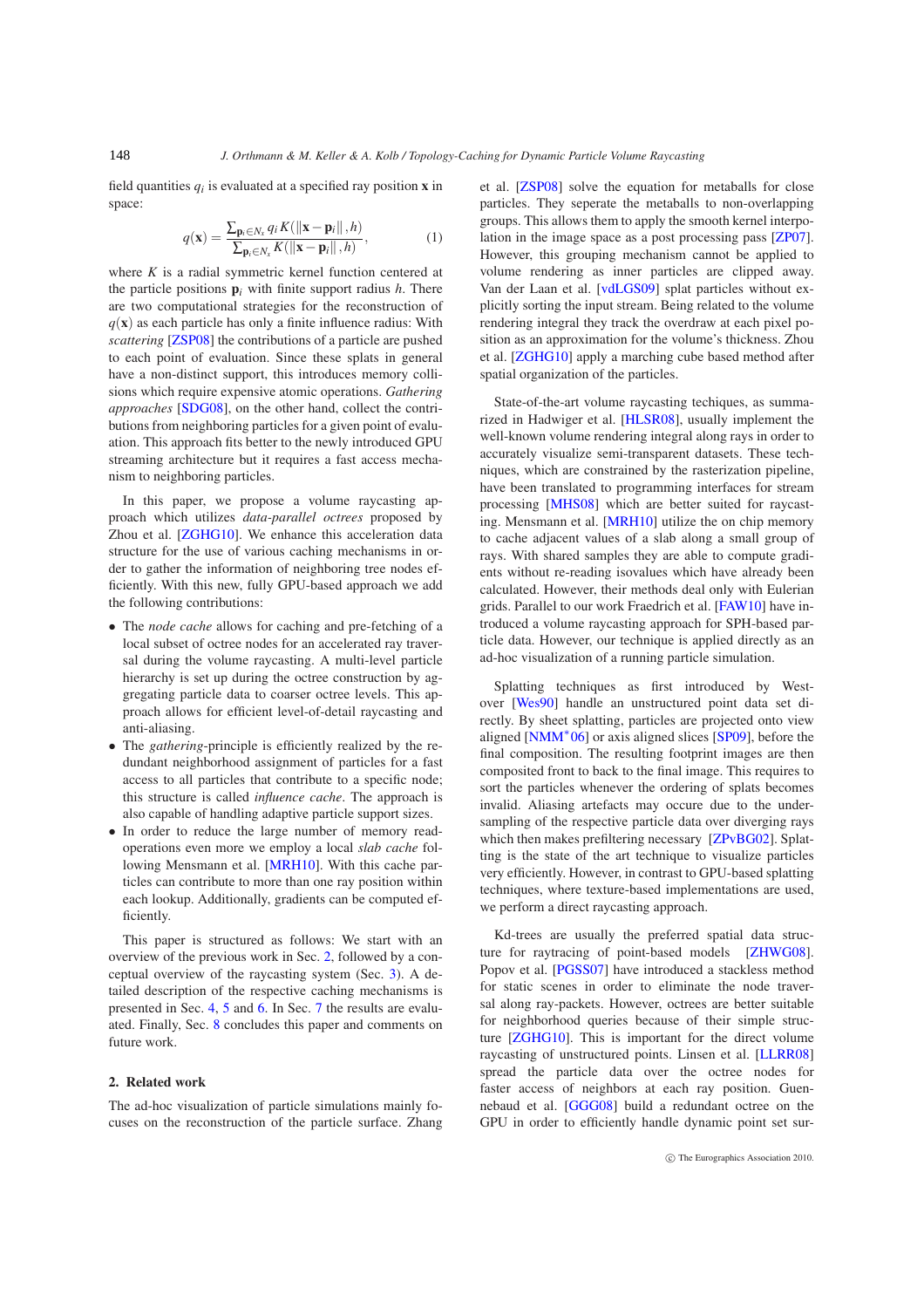<span id="page-2-3"></span>

<span id="page-2-1"></span>**Figure 2:** *Overview: the basic components of the volume raycasting algorithm. The visualization is applied immediately after the update of the unstructured particle set.*

faces. Besides the memory consumption of their full octree they have to use mutex strategies to write the point updates which in case of surface aligned points cause only a small number of conflicts. However, for non-surface point clouds this has a strong impact on the final performance. Zhou et al. [\[ZGHG10\]](#page-7-2) introduced a fast GPU octree algorithm for point sets with direct access to neighbor nodes. We build upon this system and extend it in various ways.

## <span id="page-2-0"></span>**3. Volume Raycasting**

This section introduces our approach to the raycasting algorithm and its various improvements. The basic steps are illustrated in Fig. [2.](#page-2-1) Our system aims at a very fast and efficient reconstruction of the unstructured particle set which is dynamically updated, e.g. by lagrangian simulation. This means that the visualization of the particle set is performed directly after each simulation step. For this reason we utilize several caching strategies which are explained in detail in the following sections.

**Octree Construction:** According to Equation [1,](#page-1-1) the reconstruction of a particle set requires fast access to neighboring particles. Thus, the unstructured particle set needs a spatial organization which is usually done by the utilization of a fast spatial data structure. This data structure has to be rebuild in each frame, since the particle set is dynamically updated. Our specific implementation of the data structure follows the data parallel octrees introduced by Zhou et al. [\[ZGHG10\]](#page-7-2). They developed a technique for octree construction on the GPU which builds octrees in realtime and uses level-order traversals to exploit the parallelism of the GPU. We refer to Zhou et al. for implementation details concerning the basic octree construction.

**Packet Traversal:** The reconstruction of the particle set needs many memory read operations in order to access all relevant particles which contribute to the final field reconstruction. The limitation by memory read operations can be





<span id="page-2-2"></span>**Figure 3:** *The slab based ray casting with four rays per packet and three slices per slab. The image shows the fetched octree nodes for two specific slabs. At distance, particles on the finest level are replaced by coarser particles.*

avoided by the use of coherent memory access and coherent branch decisions of adjacent rays. This is achieved by a packet traversal which consists of a bunch of several adjacent rays which access nearly the same particle subset for the field reconstruction. All rays of a packet are traversed with the same step size through the particle set. This means, the viewing plane is subdivided into rectangular regions which define the origin of the packet's rays.

**Node fetching:** In the first step of the algorithm's main loop we advance the rays which defines the discrete points of the field reconstruction. Then we need to identify all relevant octree nodes which contain the particle subset for the whole ray packet. Naive implementations would result in redundant tree traversals within each packet. We solve this problem by introducing the node-cache (see Sec. [4\)](#page-3-0) which supports a node pre-fetching mechanism for all rays of a packet.

**Field reconstruction:** The reconstruction of the particle field is done by following the gathering-principle: all contributions from neighboring particles are collected and evaluated for a specific position along the ray. The fast access to the particles is efficiently realized by providing a redundant neighborhood assignment of particles. This assignment is called influence-cache (see Sec. [5\)](#page-4-0).

**Compositing:** The Rays accumulate field values during the traversal through the scene. In fact, the traversal is done in a slab-based manner instead of a simple packet traversal. Each slab consists of several slices along the viewing direction for a ray packet (see Mensmann et al. in [\[MRH10\]](#page-6-2)). Fig. [3](#page-2-2) shows an illustration of a slab. Similar to Mensmann et al. we take care of the starting points for each ray. We use a proxy geometry which indicates the entry point for the first slab into the particle set. Thus, all rays of a specific ray packet start their traversal with the smallest distance to the proxy geometry. The intermediate reconstruction results at the slab's positions are stored in a slab-cache (see Sec. [6\)](#page-4-1). The usage of this cache results in the further reduction of memory read operations as particles can contribute to more than one ray position at once. Finally, the values of the slabslices are composited in front-to-back order. Lighting tech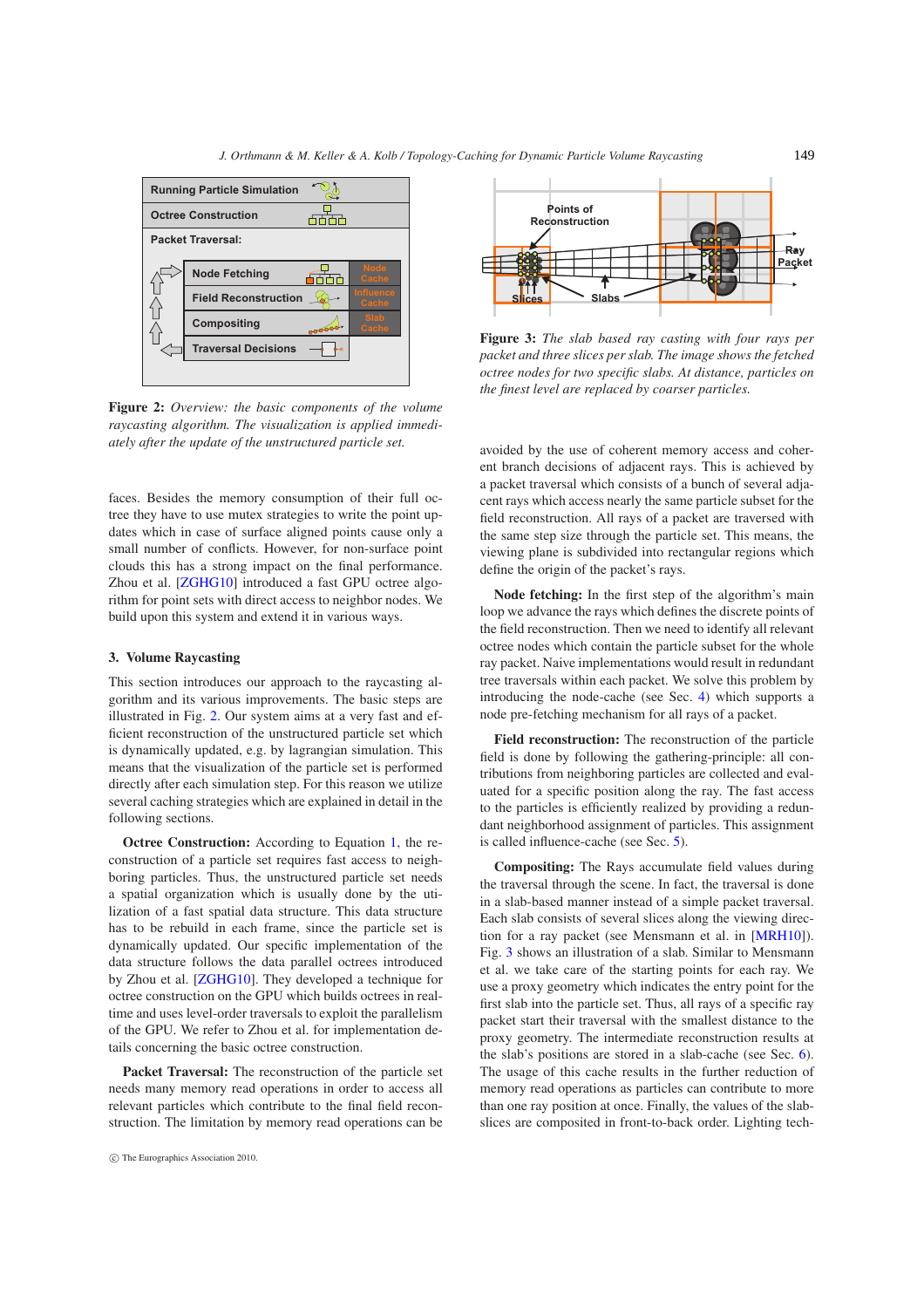niques can easily extend the standard composition algorithm by using the slab-cache.

**Ray traversal decisions:** Optimization strategies such as empty space skipping and tests for early ray termination are applied at the last stage of the main loop. Since the rays of a packet advance simultaneously through the particle set, all rays need to be synchronized. For early ray termination this is achieved by comparing the individual results of the compositing step among the rays. The packet traversal is stopped if all of the composited values are above a certain threshold. In the case of empty space skipping the empty nodes are skipped for the whole ray packet and the packet traversal is advanced to the next node intersection.

# <span id="page-3-0"></span>**4. Node-cache**

The rays of a packet define the discrete points for the field reconstruction. We need to traverse the tree in order to obtain all relevant tree nodes which contain the particlesubset at these positions. Data structures which implement stackless traversals are well suited for GPUs as shown by Popov et al. [\[PGSS07\]](#page-6-8). These trees are characterized by nodes which store pointers to their neighboring nodes. Thus, the nodes are directly linked to each other and the number of traversal steps is reduced. In particular, we organize the unstructured particle set in an octree which is based on the idea of data parallel octrees by Zhou et al. [\[ZGHG10\]](#page-7-2). This data structure follows the stackless implementation since all neighbors of a node are accessible by using the relative position of the nodes with respect to their parents and their parents' neighbors.

## **4.1. Stackless Traversal**

The tree traversal of the raycasting algorithm extends the mechanisms introduced by Samet [\[Sam89\]](#page-6-11), see Fig. [4](#page-3-1) for an example. Since the rays of a packet are organized in a slab, the mid-point of the slab is calculated in order to determine the current position for the tree traversal. If this position requires a traversal to a new node we distinguish three cases then:

- 1. If the previously required node is at leaf-level and if a valid pointer to the neighboring node exists then the neighboring node is loaded (*c*).
- 2. If the pointer to the neighboring node is invalid (*a*), i.e. no neighboring node exists at leaf-level, then the tree is traversed in the upward direction following the parent links until a valid neighboring node at another tree-level has been found. Since this node must be an empty-node, i.e. it contains no particles, the node is perfectly suited for an empty space skipping algorithm.
- 3. If the previous node is at intermediate-level and if a valid pointer to the neighboring node exists (*b*) then the neighboring node is traversed following the child-pointers until a node at leaf-level has been reached (see Appendix [A](#page-7-9) for



<span id="page-3-1"></span>**Figure 4:** *Node traversal along different tree levels. If no direct neighbor address exists the tree hierarchy is traversed until the required node-level is reached. For each slab the relevant nodes (green) are stored in the node-cache.*

<span id="page-3-2"></span>details about a node's spatial correlation and the traversal of its children). If there is not any node at leaf-level available then the node closest to the leaf-level is loaded which is also suited for an empty space skipping algorithm.

# **4.2. Pre-fetching**

Each single ray would need to traverse its own local subset of nodes in order to perform a proper reconstruction along its positions. But this would result in a negative impact on the overall performance because an enormous number of memory read-operations is caused by multiple tree traversals. Since the tree traversal is done in a slab-based manner, all points for the field reconstruction are determined by the size of the slab and the number of its slices. This means, the spatial extend of the slab covers all the nodes which may contain relevant particles (green in Fig. [4\)](#page-3-1). Therefore, these nodes are pre-fetched, and thus available to all rays of a slab for the succeeding field reconstruction (see Sec. [6](#page-4-1) for more information about the field reconstruction). All pre-fetched nodes are loaded into the node-cache. In detail, the nodecache is filled according to the following steps:

- 1. The position of the slab's mid-point determines the *current leaf-node of interest*. Almost all rays of a slab would need exactly the particles assigned to this node for the field reconstruction.
- 2. However, some of the slab's border points for the field reconstruction may not been covered by the current leafnode of interest. These positions need the particles which are assigned to a neighboring node in order to perform a proper field reconstruction. Therefore, each point of a slab needs to determine its respective node.
- 3. We restrict a slab's spatial extent to be smaller than the size of a leaf-node. Hence, a slab covers a maximum of eight nodes in total (in three-dimensional space). The current leaf-node of interest as well as all relevant neighboring nodes are loaded into the node-cache. The use of stackless tree traversals results in a very efficient prefetching of the nodes which are covered by the slab's extent.

As a result, each ray of a slab utilizes the node-cache for the field reconstruction.

<span id="page-3-3"></span>150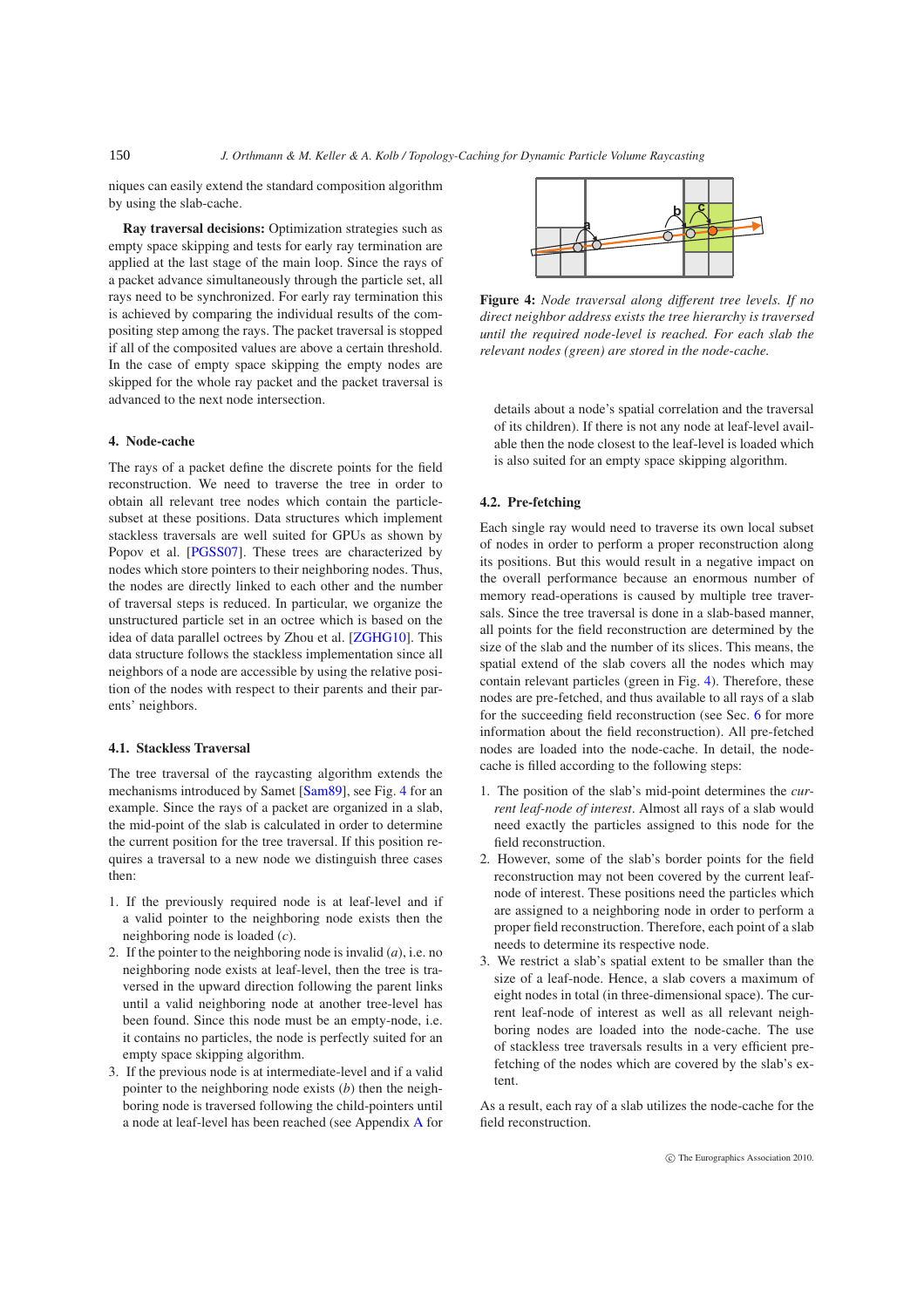#### <span id="page-4-6"></span>**4.3. Level-of-Detail**

The spatial extend of a slab may cover more than the size of a leaf-node, especially at large distances to the view plane. Then, the tree traversals need to stop at a specific level-ofdetail (see the slab on the right side in Fig. [3\)](#page-2-2). Additionally, the level-of-detail may be defined by the user due to performance considerations. Therefore, we perform a bottomup construction of a particle level-of-detail hierarchy where particles are added to the next coarser tree-level and merged into larger particles according to Hong et al. [\[HHK08\]](#page-6-12) (see also Fig. [5\)](#page-4-3). Thus, aliasing artifacts [\[ZPvBG02\]](#page-7-7) are avoided when nodes are pre-fetched from the various tree-levels with respect to their distance to the view plane. Our implementation of the data parallel octrees has been enhanced with the particle level-of-detail hierarchy. The particle quantities are also accumulated according to Hong. The level-of-detail particles are propagated through the tree hierarchy.

## <span id="page-4-0"></span>**5. Influence-cache**

In Sec. [4.2,](#page-3-2) we explain the principles of finding the minimal subset of nodes for a slab-based field reconstruction in order to fill the node-cache. The octree implementation by Zhou et al. would exclusively assign a single particle to one specific octree node at the finest-level. But up to now we did not take the particle's finite support radius *h* into account (see Equation [1\)](#page-1-1). This means if particles are close to the boundary of the node they are assigned to, then their support radius may overlap into neighboring nodes. Instead of pre-fetching only the nodes which are covered by the spatial extend of a slab we actually would have to load their neighboring nodes into the node-cache, too. This would result in a much larger node-cache referencing many particles **p**<sub>*i*</sub> which do not contribute to the points of evaluation for the field reconstruction **x** as they are outside of the points' support radius:  $\|\mathbf{x} - \mathbf{p}_i\| > h$ .

We avoid this disadvantage by using an extended algorithm of the octree construction: we introduce a redundant particle assignment to multiple nodes according to the particle's support radius. This technique leads to an algebraic expansion of each node. Now the node addresses its relevant particle subset directly. Particles are spread out over a maximum of eight neighboring nodes as the particle's maximum support radius is smaller than the node's size. For each node we utilize a reference array which stores pointers to the particles (red arrows in Fig[.5\)](#page-4-3) if the support radius of the particles is overlapping the node. We refer to this reference array as the influence-cache of a node. This spreading mechanism is applied to all the particles including the merged particles which are generated on coarser tree-levels of the particle level-of-detail hierarchy. The extensions of the octree are described in Appendix [B.](#page-7-10)

<span id="page-4-5"></span>

<span id="page-4-4"></span><span id="page-4-3"></span>**Figure 5:** *The field reconstruction. The field is reconstructed at each point of evaluation (green). With the redundant particle assignment (red arrows), a single node (light grey) includes all relevant particles (orange). The particles of a treelevel (see [5\(a\)\)](#page-4-4) are merged to larger particles at the next coarser tree-level (see [5\(b\)\)](#page-4-5)*

.

#### <span id="page-4-1"></span>**6. Slab-cache**

The intermediate results of the field reconstruction for a single slab are stored in the so-called slab-cache. Therefore, we evaluate Equation [1](#page-1-1) at each point of a slab. In detail, each point defined by the slices along a ray gathers the respective particle quantities  $q_i$  towards its position **x**. The node-cache is used in order to access the particles for the evaluation of this position. Note, the influence-cache ensures that all the required particles  $N_x$  are referenced by the respective nodes. The algorithm can be optimized for adjacent points along a ray which require the same node. Then, the node's particles contribute directly to multiple points at a time. This reduces the number of particle read operations from global memory. Memory collisions are avoided since rays compute their own contributions without interfering adjacent rays. Finally, the resulting image is computed by compositing the slices of a slab in front-to-back order over all slabs.

With a slab-cache we are able to combine direct volume rendering with an isosurface rendering as described by Mensmann et al. [\[MRH10\]](#page-6-2). The gradient computation takes place in eye space and utilizes the slab-cache. During gradient computation the step-size ∆*x* of the central differences must be adjusted for each slice of a slab. This is necessary because adjacent rays are not parallel. Taking the current distance  $\alpha$  to the view plane into account, this leads to:  $\Delta x = \alpha \cdot \frac{w}{n}$  with the pixel-size *w* and the distance to the near plane *n*. The computation of gradients would lead to discontinuities at the borders of a slab due to the missing neighborhood samples. However, this problem is solved by overlapping the slabs by border-rays.

## <span id="page-4-2"></span>**7. Results and Analysis**

In this section we demonstrate the application of topologycaching for dynamic particle volume raycasting. A table with running-times of various simulation examples shows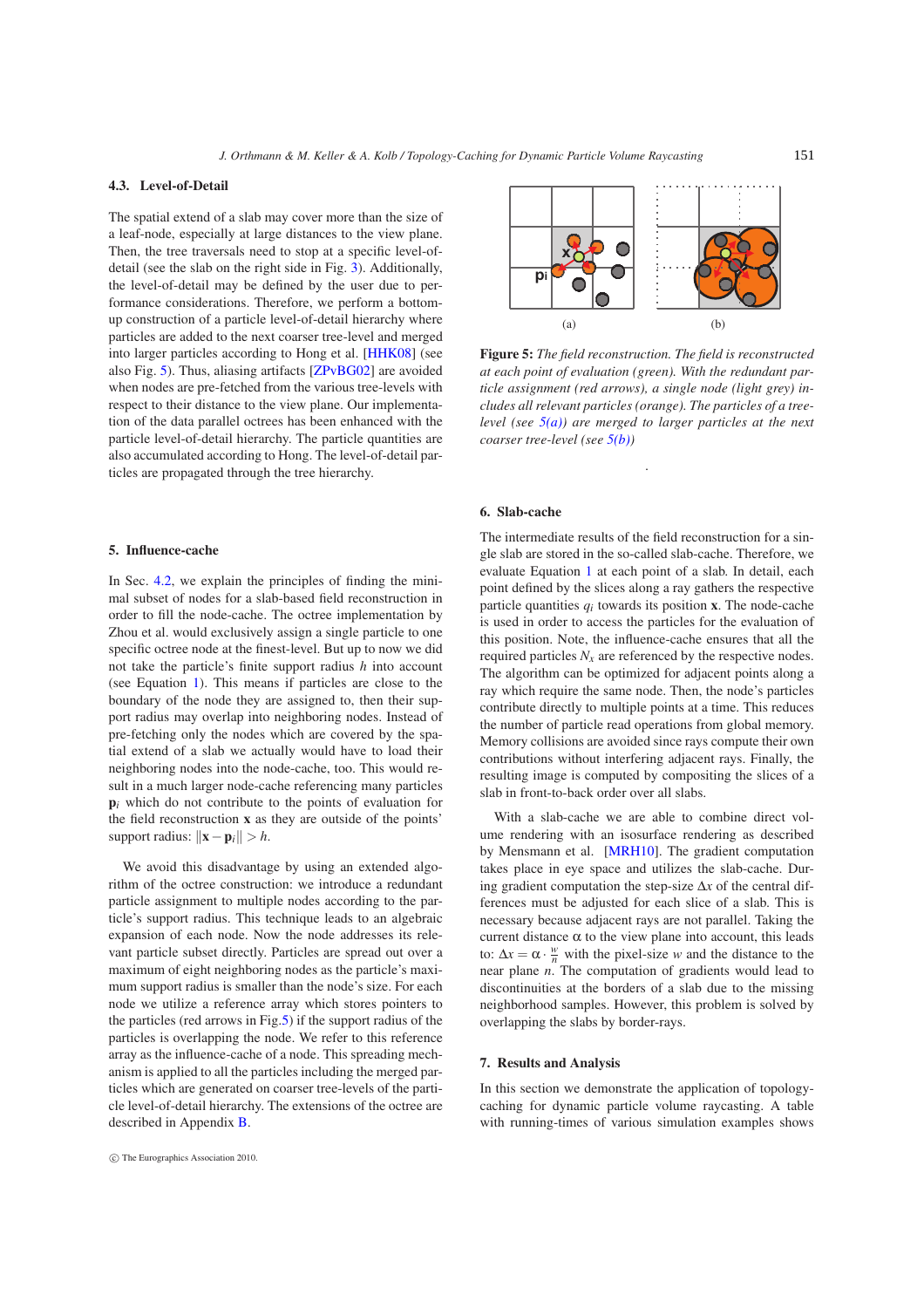

**Figure 6:** *Fountain simulation. The diffusion of two different fluids is visualized.*

<span id="page-5-0"></span>the speed-up which is achieved by using our enhanced octree data structure for raycasting purpose. The image quality is compared to a basic GPU raycaster with no explicit performance strategies. Additionally, the scalability of our algorithm is analyzed and discussed.

## **7.1. Examples**

The algorithms described in the previous sections have been tested on an Intel Dual Core 2.67GHz CPU with a NVIDIA GeForce GTX 280 (1024MB) graphics card. For comparison reasons and scalability issues we have also tested our algorithms on a GeForce GTX 480 (1.5GB) graphics card. All algorithms are implemented using CUDA SDK 3.2. The raycaster has been configured with a slab-size of 8*x*8pixels and three slices for each slab. Note that the visualization is directly applied after each simulation step.

We tested our algorithms with a variety of dynamic SPH simulations as summarized in Table [1,](#page-0-0) see Figures 1, [6](#page-5-0) and [7](#page-5-1) for visual results. In the presented scenes the raycaster does not benefit much from the level-of-detail approach. But even at short distances to the viewport the influence on the performance is noticeable. If no influence-cache is applied then the number of read operations for particles increases significantly. Thus, the influence-cache has the highest impact on the performance. Furthermore, the node-cache as well as the slab-cache strongly increase the frame rate. Specifically, the slab-cache can be used efficiently for isosurface rendering. The small building-times of the octree are willingly accepted. This allows us to use the topology caches which enormously speed-up the whole raycasting process.

# **7.2. Image Quality**

The topology-caching rendering approach results in a very efficient and fast rendering algorithm. However, the usage of ray-packets and also the utilization of the level-of-detail particles lead to an approximation of the final image. True,



**Figure 7:** *T-Sensor simulation. The diffusion in a microchemical device is simulated and visualized.*

<span id="page-5-2"></span><span id="page-5-1"></span>

**Figure 8:** *Difference-image of the scene which is shown in Fig. [7:](#page-5-1) optimized raycaster vs. basic raycaster.*

this speeds up the rendering time. But this is at the cost of image quality. Fig. [8](#page-5-2) displays the error image showing the differences of the optimized raycaster and the basic raycaster (ground truth) both rendering the scene of Fig. [7.](#page-5-1) The error is hardly noticeable and gray-scale coded. The white regions differ less than 3% from the dark regions. This means that the resulting error is almost zero and thus our optimized raycasting approach produces nearly the same results.

#### **7.3. Discussion**

The raycaster's slab-size has an enormous impact on the performance and efficiency of the visualization algorithm. The exact size of 8*x*8pixels has been chosen with respect to the size of the shared memory which is limited to 16KB for all threads residing in a streaming multi-processor. With our slab-based raycaster we reserve approximately 1900 bytes per packet as we have to store the results of the field reconstruction for 8*x*8*x*3 slab positions. As the results are weighted we have to reserve two times the memory of 768 bytes which results in 1536 bytes. Additionally, the nodecache requires 300 Byte of shared memory.

With this enormous shared memory consumptions the compiler cannot outsource registers to shared memory. This leaves us with 45 registers for each thread. With this high number of registers we can get an occupancy of only 31.3%.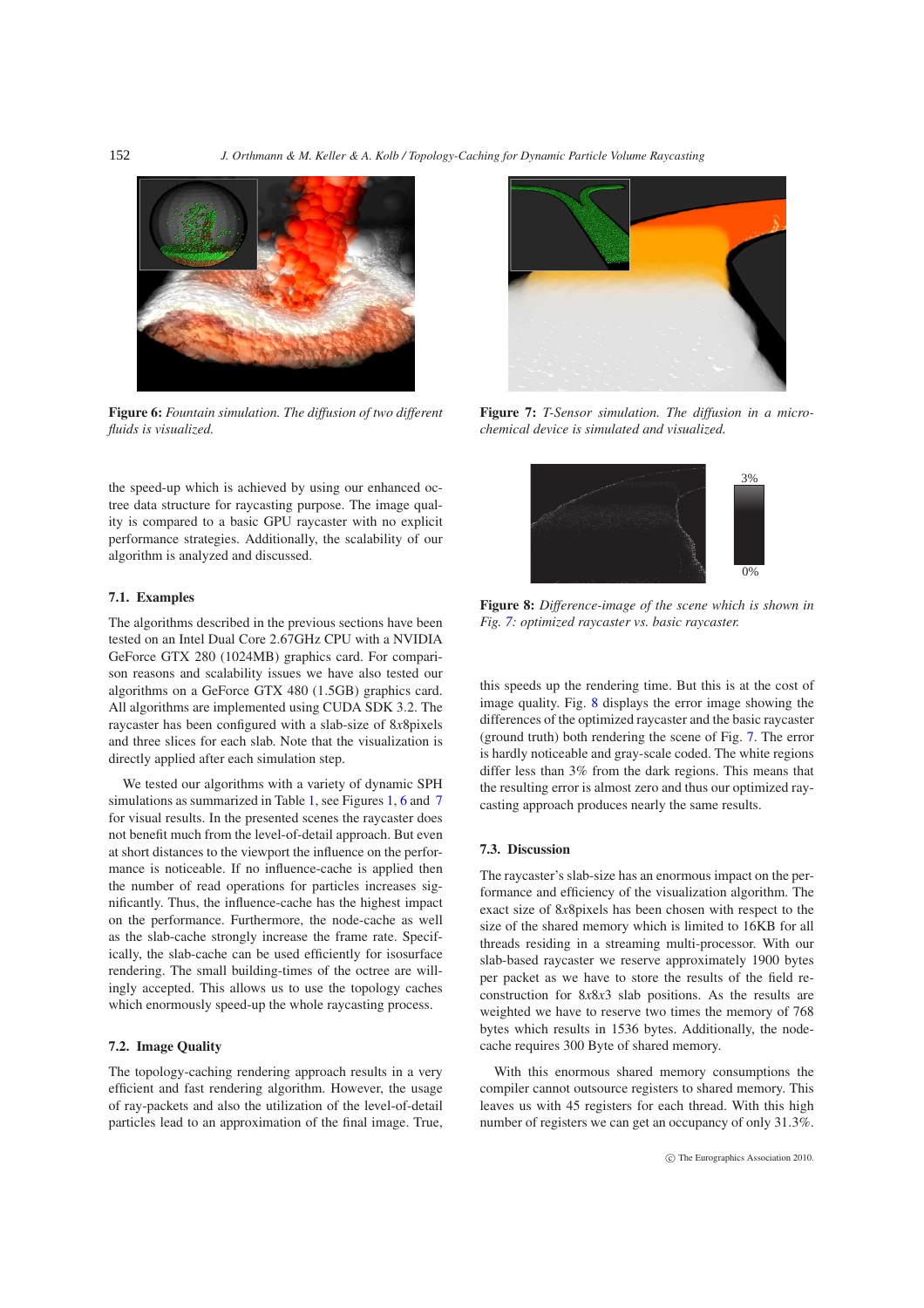*J. Orthmann & M. Keller & A. Kolb / Topology-Caching for Dynamic Particle Volume Raycasting*

<span id="page-6-13"></span>

| Simulation | # steps                 | $#$ ptcls | #nodes | tree       | cast<br>tc | $no\_nc$           | $n_{O}$<br>$\lbrack$ ic | -SC<br>no | lod<br>n <sub>o</sub> | basic   |
|------------|-------------------------|-----------|--------|------------|------------|--------------------|-------------------------|-----------|-----------------------|---------|
| T-Sensor   | 2048                    | 50k       | 10k    | $\sqrt{2}$ | 25(4)      | 20(27)<br>کے ایک ف | 204(57                  | 03(16)    | 50(11                 | 634(201 |
| Fountain   | 51つ<br>$\overline{1}$   | 60k       | 6k     | (5)        | 21.<br>(4) | 251                | 550(5)                  | 230(9)    | 90(9)                 | 971(205 |
| Dam        | $-12$<br>$\overline{1}$ | 130k      | 25k    | 20(12)     | 45(7)      | 274(89)            | 510(109)                | 256(38)   | 88(<br>19             | 530     |

**Table 1:** *Running-time in milliseconds for the simulation examples. Please note that the simulations are dynamic and that the timings and numbers above are only valid for a specific frame (as shown in Figures [1,](#page-0-0) [6](#page-5-0) and [7\)](#page-5-1). #steps is the number of reconstruction steps per ray, #ptcls is the number of particles of the simulation, and #nodes is the number of octree nodes. The table shows the timings for building the tree, and the timings for the topology cached raycaster (tc\_cast). Then, the timings are shown with various caches disabled: no node-cache (no\_nc), no influence-cache (no\_ic), no slab-cache (no\_sc), and no application of the level-of-detail approach (no\_lod). All the timings are taken with a NVidia GTX 280 (GTX 480). All examples use an octree of depth 8. The raycaster's screen resolution is* 800*x*600*pixels with empty space-skipping and early ray-termination (*α = 0.99*), and number of slices-per-slab*= 3*. For comparison reasons, the last column shows the timings for the basic raycaster (no tree and no caches).*

However, even with this low occupancy our topology cached raycaster is much faster then the basic raycaster (no caches activated) which has an occupancy of 50%.

<span id="page-6-3"></span>We also tested our algorithm on a GTX 480 in order to show the scalability of the proposed methods. The shared memory has been enlarged to 48KB for a streaming multiprocessor. Thus, with the GTX480 we have a much better occupancy resulting in a better performance as shown in parentheses of Table [1.](#page-6-13)

#### **8. Conclusion**

We have presented a new acceleration structure for dynamic particle volume rendering. The resulting speed-up enables the visualization of a large number of particles at interactive frame rates on the GPU. The topology caching algorithms provide a consistent speedup compared to a standard tree structure due to the various caching abilities. The system is capable to handle the visualization of dynamic particle simulations out of core. No preprocessing is required and no assumptions about the particle simulation are necessary. There are several directions for future investigation: additional flow visualization may improve the visual results. The design of (semi-)automatic transfer functions for a dynamic particle simulation is a challenging topic, too. Todays current graphics hardware (GTX 480) is worth further investigation due to the scalability of our rendering approach in order to exploit the GPU's parallel architecture.

#### **Acknowledgments**

This work is partially funded by the Siegener Graduate School "Development of Integral Heterosensor Architectures for the n-Dimensional (Bio)chemical Analysis".

#### <span id="page-6-6"></span>**References**

- <span id="page-6-10"></span>[FAW10] FRAEDRICH R., AUER S., WESTERMANN R.: Efficient high-quality volume rendering of sph data. *IEEE Transactions on Visualization and Computer Graphics (Proceedings Visualization / Information Visualization 2010) 16*, 6 (2010), to appear. [2](#page-1-2)
- <span id="page-6-0"></span>[GGG08] GUENNEBAUD G., GERMANN M., GROSS M. H.: Dynamic sampling and rendering of algebraic point set surfaces. *J. Computer Graphics Forum27*, 2 (2008), 653–662. [2](#page-1-2)
- <span id="page-6-12"></span>[GM77] GINGOLD R., MONAGHAN J.: Smoothed particle hydrodynamics: theory and application to non-spherical stars. *Notices of the Royal Astronomical Society 181* (1977), 375–389. [1](#page-0-1)
- <span id="page-6-4"></span>[HHK08] HONG W., HOUSE D. H., KEYSER J.: Adaptive particles for incompressible fluid simulation. *Vis. Comput. 24*, 7 (2008), 535–543. [5](#page-4-6)
- <span id="page-6-1"></span>[HLSR08] HADWIGER M., LJUNG P., SALAMA C. R., ROPIN-SKI T.: Advanced illumination techniques for GPU volume raycasting. In *Proc. ACM SIGGRAPH Asia 2008* (2008). [2](#page-1-2)
- <span id="page-6-9"></span>[KCR08] KOUMOUTSAKOS P., COTTET G.-H., ROSSINELLI D.: Flow simulations using particles - bridging computer graphics and CFD, Sept. 01 2008. [1](#page-0-1)
- <span id="page-6-5"></span>[LLRR08] LINSEN L., LONG T. V., ROSENTHAL P., ROSSWOG S.: Surface extraction from multi-field particle volume data using multi-dimensional cluster visualization. *IEEE Trans. Vis. Comput. Graph 14*, 6 (2008), 1483–1490. [2](#page-1-2)
- <span id="page-6-2"></span>[MHS08] MARSALEK L., HAUBER A., SLUSALLEK P.: Highspeed volume ray casting with cuda. In *Proceedings of IEEE Symposium on Interactive Ray Tracing* (2008), pp. 185–185. [2](#page-1-2)
- <span id="page-6-7"></span>[MRH10] MENSMANN J., ROPINSKI T., HINRICHS K. H.: An advanced volume raycasting technique using gpu stream processing. In *GRAPP: International Conference on Computer Graphics Theory and Applications* (Angers, 2010), INSTICC Press, pp. 190–198. [2,](#page-1-2) [3,](#page-2-3) [5](#page-4-6)
- <span id="page-6-8"></span>[NMM∗06] NEOPHYTOU N., MUELLER K., MCDONNELL K. T., HONG W., GUAN X., QIN H., KAUFMAN A. E.: GPUaccelerated volume splatting with elliptical RBFs. In *EuroVis* (2006), Eurographics Association, pp. 13–20. [2](#page-1-2)
- <span id="page-6-11"></span>[PGSS07] POPOV S., GÜNTHER J., SEIDEL H.-P., SLUSALLEK P.: Stackless KD-tree traversal for high performance GPU ray tracing. *J. Computer Graphics Forum26*, 3 (2007), 415–424. [2,](#page-1-2) [4](#page-3-3)
- [Sam89] SAMET H.: Implementing ray tracing with octrees and neighbor finding. *Computers And Graphics 13* (1989), 445–460. [4](#page-3-3)